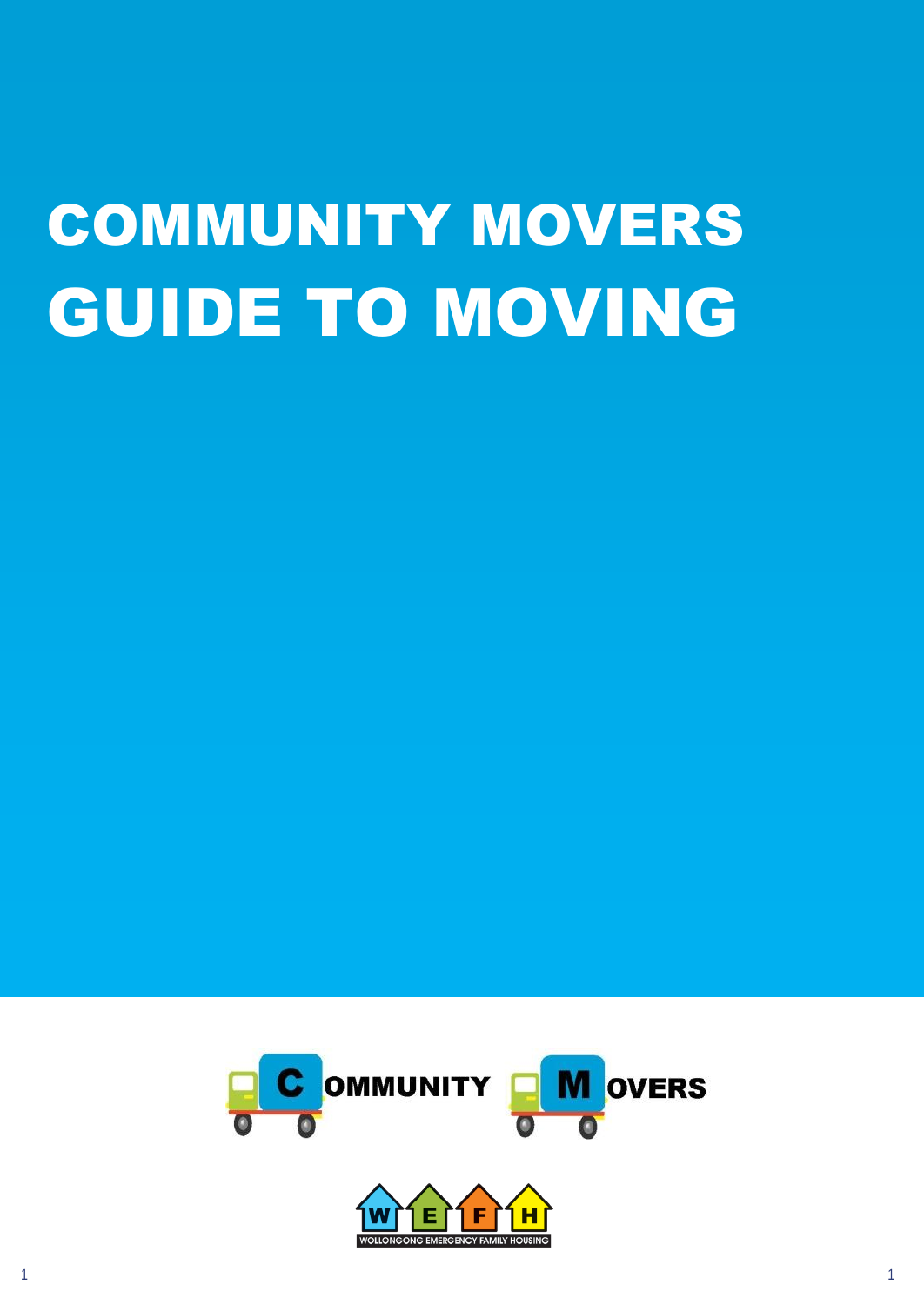# SECTION 1 – GETTING STARTED

## INTRODUCTION

This guide sets out the points that are important in planning and arranging your removal. It covers:

- Community Movers web site.  $\bullet$
- The relevant paperwork for your completion, including an inventory form.
- Your obligations.
- What can and cannot be moved.
- The removalist's obligations.
- Removal and delivery procedures.

## "REQUEST FOR REMOVAL" PAPERWORK

In completing your Request for Removal form please supply the following critical information to make your move a smooth one.

- The dates you require your prepack and removal.
- Your preferred delivery date to your new residence (if known).
- Details of any special features in your current (and new, if possible) residence, such as lifts, internal stairways, awkward access, restricted parking or long or awkward distance to carry from the residence to where the truck is to park.
- Your precise contact details at your removal and, if possible, your delivery locations. These details may change throughout your removal and it is essential that you advise us if they do so we can keep you informed.

## **INVENTORY**

Please list your furniture items and their value, by room, and also list packable items and their collective value, in each room. List also those special or expensive items in the space provided on your Inventory form. This information is critical to ensure that our removalist prepares properly for your removal (including arriving with the rightsized vehicle) and to assist you and us if you need to notify us of any loss or damage to your items.

When completing your inventory it will help if you:

- List each non-packable item to be moved.
- Value each item realistically. Base your value on what it would cost you to replace the item with one of the same age and condition (we use your valuation as a guide only).
- Include important information, such as brand,  $\bullet$ model, and serial number for each item.
- List and describe items you value highly.
- $\bullet$ State the size and the approximate weight of unusual items, such as workshop equipment, large wall units and very large, heavy items.
- Obtain a current valuation certificate for paintings, antiques and other high value items.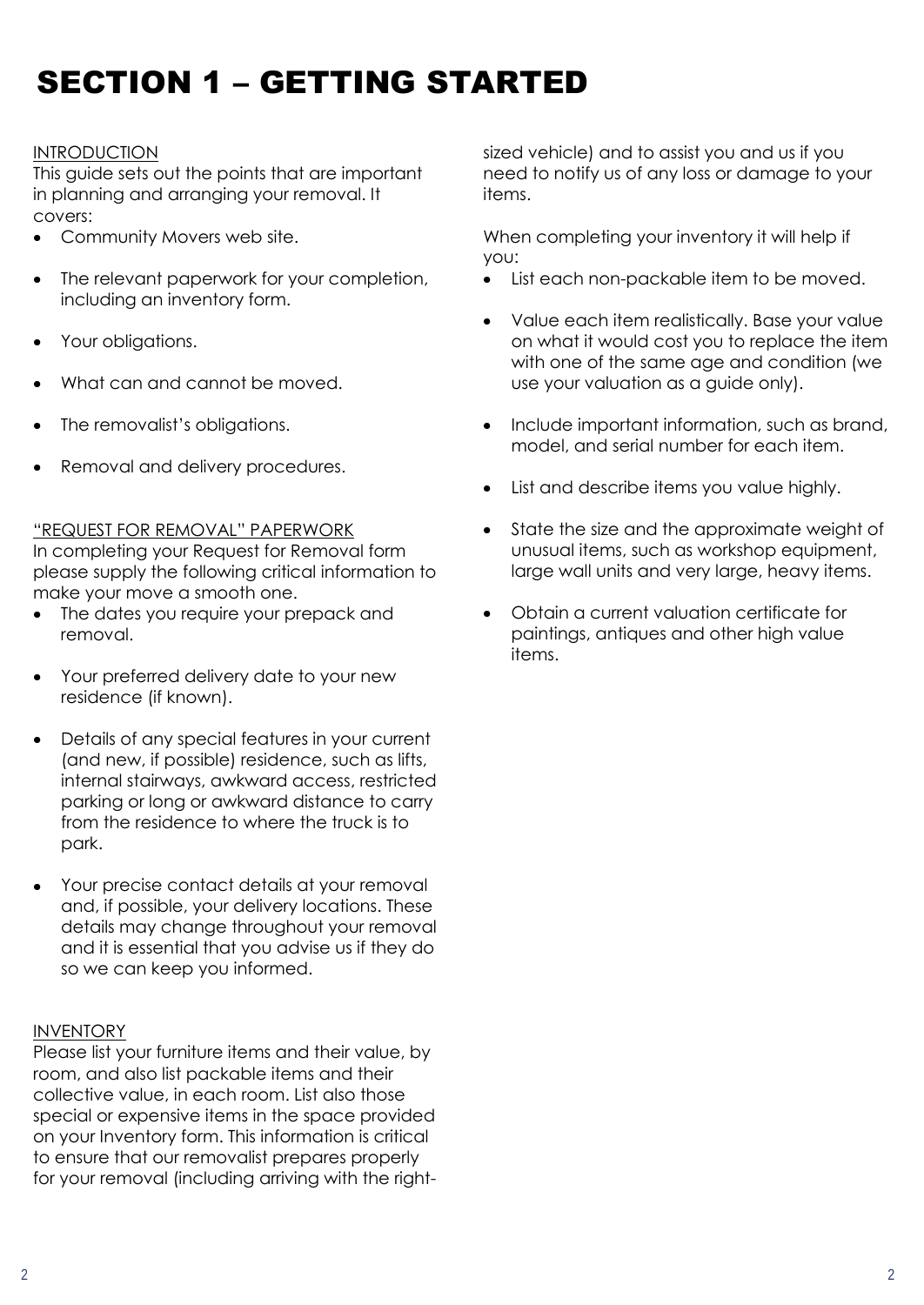# SECTION 2 – PREPARING FOR YOUR REMOVAL

Preparing for your removal is important. Cleaning and preparation will protect your goods.

## YOUR RESPONSIBILITIES ARE:

- All items must be cleaned prior to being moved or stored.
- Washing machines and refrigerators must be drained and wiped dry, and cleaned; Washing machine bowls should be secured by you (refer to manufacturer's instructions).
- All fuel and oil must be drained from lawn mowers, whipper snippers and other fuel driven appliances.
- You must disassemble (and reassemble) items such as beds mirrors from dressing tables, you must disassemble prefabricated furniture – place loose items such as bolts and screws in a container and place the container with the item for packing
- You must also disassemble outdoor play equipment – swing sets, trampolines etc.
- You must disconnect electrical cords from computers, televisions, videos, sound systems etc.
- You should remove tapes, CDs, disks etc from machines.
- For BBQ gas bottles or LPG cylinders to be carried by the removalist they must be purged by a licensed party and a certificate obtained and attached to the bottle to verify this.
- Dismantle TV antennae and supports.
- Batteries must be removed from batteryoperated appliances.
- Clocks remove weights and pendulums.
- Filing cabinets etc pack personal papers

packed by the removalist).

- Computers and accessories –prepare according to manufacturer's instructions, label all components.
- Remote control units pack in your Priority Carton \*.

## OTHER IMPORTANT THINGS TO DO BEFORE YOUR REMOVAL

- Advise us of your temporary contact details in both the removal and delivery areas.
- Advise us of any changes to the delivery address.
- Bring out any items stored in hidden places, such as under the house or in sheds, to ensure they are not left behind.

#### PACKING YOUR CLOTHING

- You are required to pack all clothing.
- $\bullet$ Clothes not on hangers can be packed in cartons or suitcases. Keep a record of what you pack where.
- Clearly mark cartons and list the room and a brief description of items on the carton – for example 'bedroom 3, children's clothing'. Make a record on your copy of your inventory.

## PLANTS

Community Movers does not approve the removal of plants. We do not accept any responsibility for removal of plants.

#### WHAT ITEMS CAN BE MOVED

In addition to normal household goods, the following can be moved or stored:

- Sealed foodstuffs.
- Removable and portable outdoor items (conditions apply)
- BBQ bottles where certified 'empty' by a licensed provider.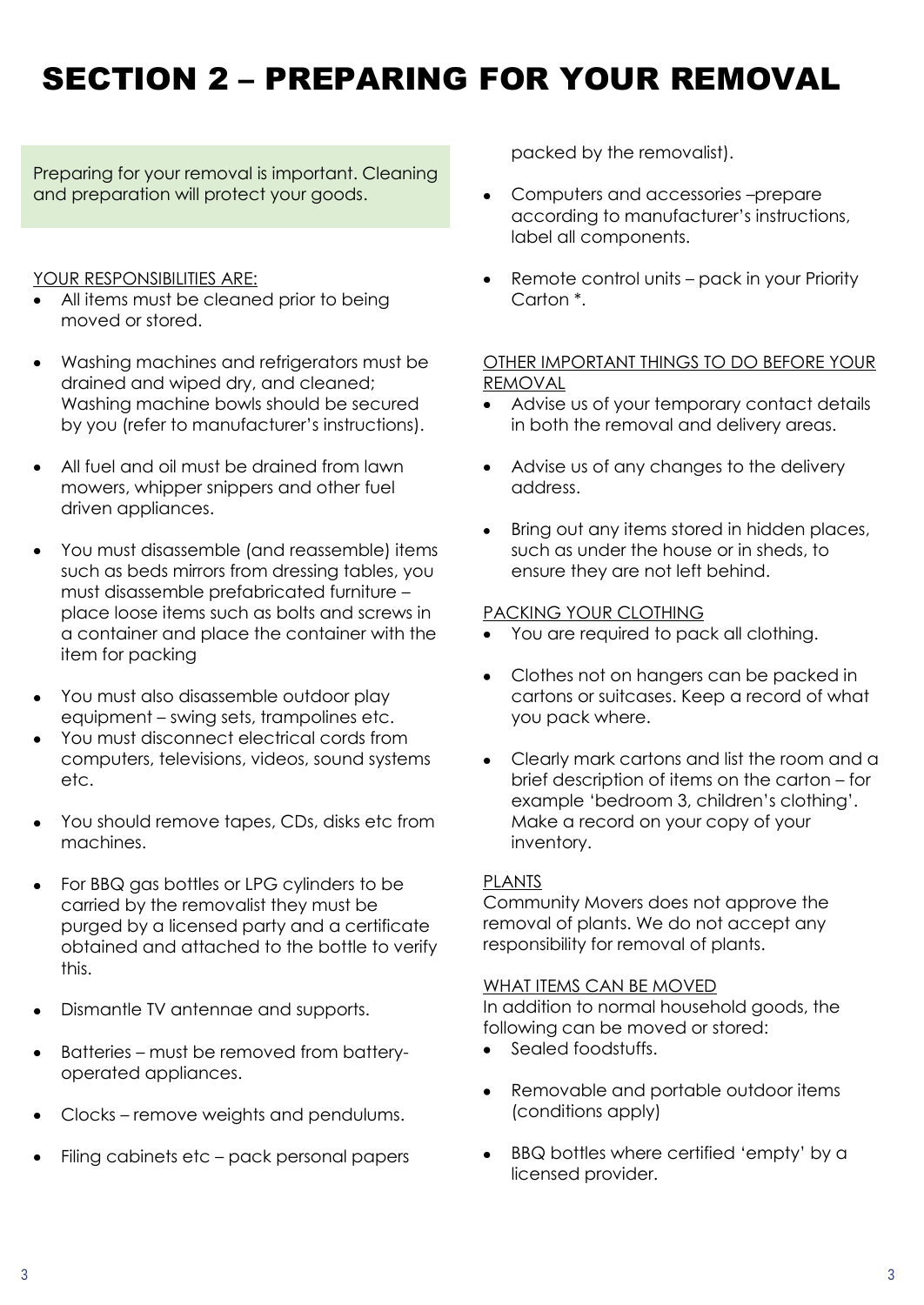#### WHAT ITEMS CANNOT BE MOVED

*Dangerous, hazardous or flammable items – these cannot be part of your removal.*

Under no circumstances are dangerous, hazardous or flammable items to be moved or stored as part of your removal. It is your responsibility to ensure that these items are NOT included in your consignment.

Heavy penalties may apply should injury to property or person result from inclusion of these items.

EXAMPLES OF DANGEROUS, HAZARDOUS OR FLAMMABLE ITEMS THAT CANNOT BE MOVED AS PART OF YOUR REMOVAL ARE :

- Petrol, kerosene, paints, varnish, turpentine, methylated spirits, pure alcohol, oils.
- Photographic developers, oxygen, methane, chlorine gas, mercury, caustic solutions.
- Oxides, pesticides, weed killers, polishes, arsenic, flares, fireworks, black powder.
- LPG cylinders that have not been certified as empty by a licensed provider.
- Gas cylinders for home soft drink makers, aerosol cans, matches, butane lighters.
- Irritants, life rafts, pressurized vessels, explosive  $\bullet$ devices of any kind, home brew.

#### OTHER ITEMS NOT ABLE TO BE MOVED

These items CANNOT be moved as part of your Household Removal

- Non Portable Items that cannot, due to size,  $\bullet$ shape or weight, reasonably be carried by two people<br>Bulk fuel or building materials
- 
- Living items, such as birds and poultry, pets and plants, including indoor plants, shrubs and trees.
- Irreplaceable Items.
- Cash; and Soiled items.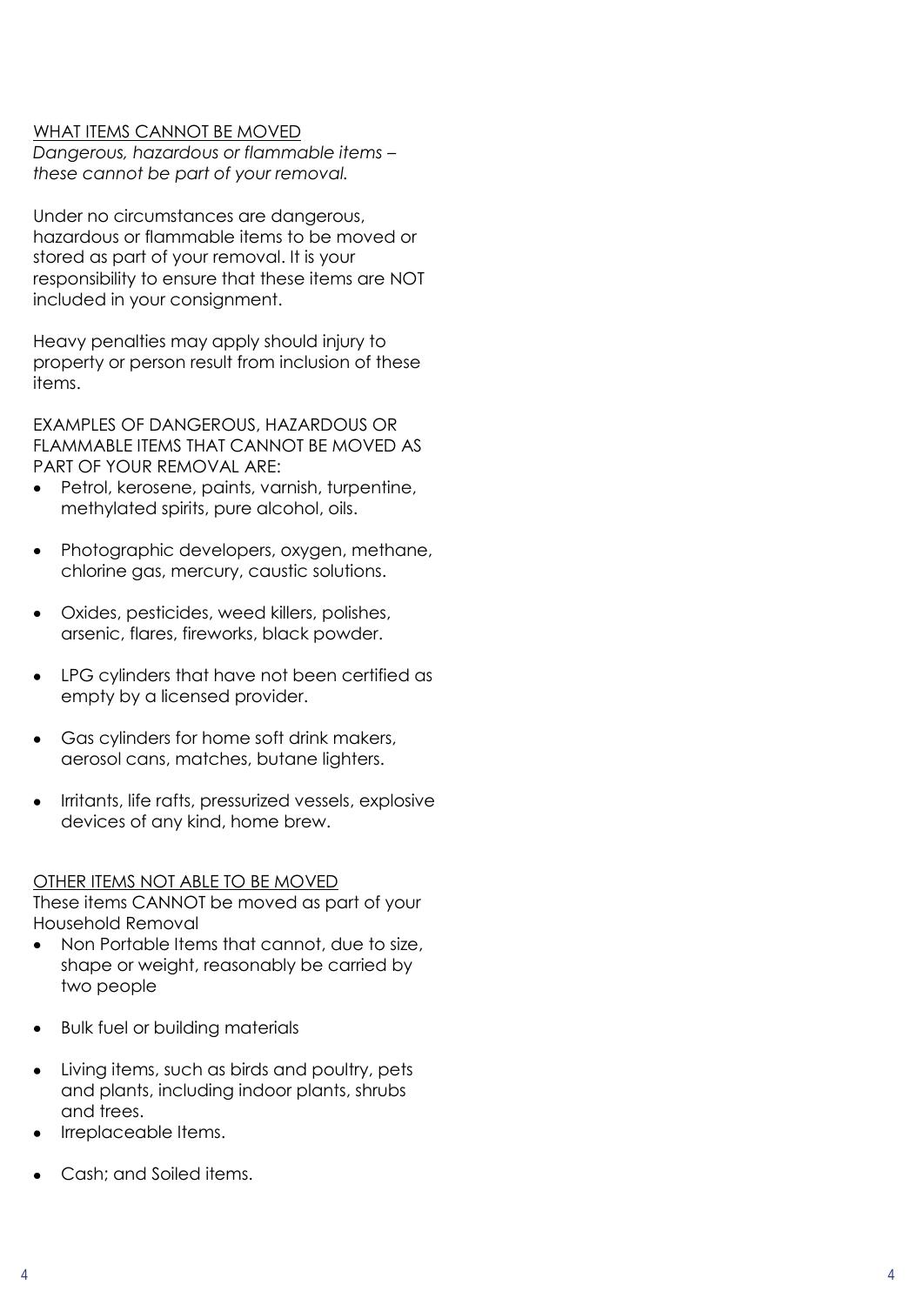# SECTION 3 – REMOVAL & DELIVERY

#### YOUR RESPONSIBILITIES

It is important that you take control at removal time and manage your move. Community Movers is your move partner and it is important to remember your responsibilities at removal and delivery.

These include ensuring that you have provided up to date contact phone numbers so we are able to advise you of timings, being present at all times to supervise, being satisfied that all items have been removed/delivered and clearly nominating to the removalist items which you do not want packed and where items are to be placed.

Prior to your removal the Community Movers will contact you to confirm the time of your removal and other removal arrangements. If contact is not made or if you have doubts or questions, please call Community Movers on 1800 819 167.

*At Removal the Removalist will:*

- Park the removal vehicle on the road adjoining the house, not on the driveway or lawn unless prior approval from yourself (if it is your own home) or from rental agent (if it is a rental property) has been given for the removalist to park on the driveway or lawn.
- Discuss your removal timetable and any details or concerns with you when they
- Carry out the delivery within acceptable Business hours (9am to 5pm Monday to Friday)
- Take care to protect carpets and floor coverings.
- Cover your furniture when it is being moved between the house and removal vehicle on wet days.
- Accompany you in inspecting your property to ensure all items to be moved have been removed.

*At Removal the YOU will need to:*

- Cover mattresses and upholstered furniture with plastic covers.
- Dismantle items of furniture such as beds, mirrors from dressing tables and castors from chairs.
- Pack paintings and prints in the most appropriate packing material.
- Cover surfaces onto which they unpack, such as dining tables, with pads and cloths.

NOTE: We will not accept any responsibility for loss or damage to items in cartons or containers.

#### ACCEPTABLE HOURS FOR REMOVAL AND

**DELIVERY** Acceptable Community Movers hours for removal services to be conducted are Monday to Friday between 9am and 5pm.

*At Delivery the Removalist will:*

- Park the removal vehicle on the road adjoining the house, not on the driveway or lawn unless prior approval from yourself (if it is your own home) or from rental agent (if it is a rental property) has been given for the removalist to park on the driveway or lawn.
- Place all cartons onto a flat surface, except those containing clothing. The removalist is not required to put items away in cupboards.
- Carry out the delivery within acceptable Business hours (9am to 5pm Monday to Friday)
- Place your furniture and cartons in any reasonable position you request of them. Our contract only requires removalists to place items once.
- Take care to protect carpets and floor coverings.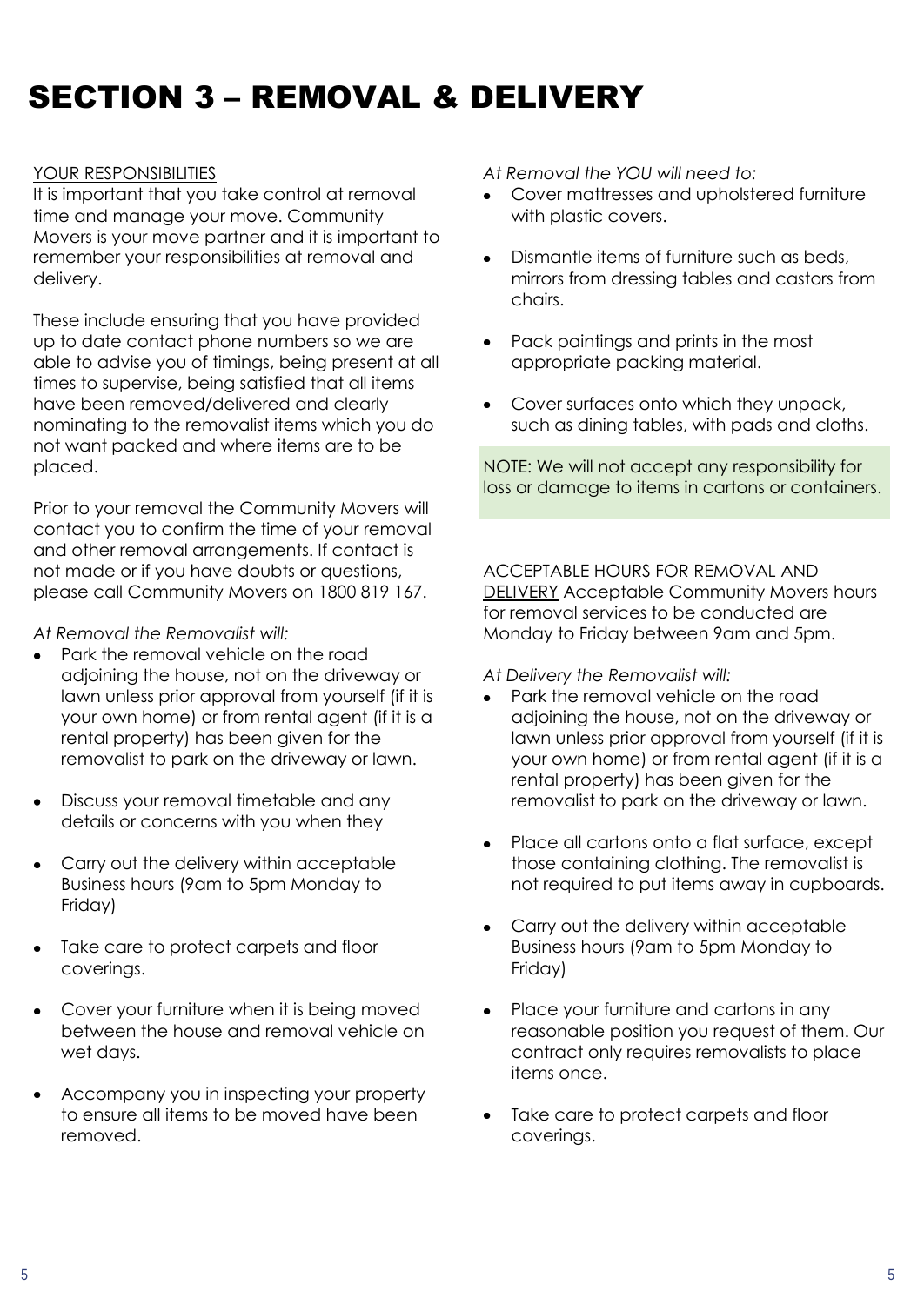Community Movers and its panel of removalists observe the highest possible service standards in each removal to ensure all items are handled with care during removal and packed securely during the move.

Community Movers does not take any responsibility for any loss or damage to your or other property, which may occur during removal and delivery. 'ALL CARE AND NO RESPONSEIBILITY'

**Please ensure all items are packed and ready for removal, as EXTRA CHARGES will be incurred if the items for removal are not ready at the time of pickup. THIS IS VERY IMPORTANT.**

Community Movers is a project of Wollongong Emergency Family Housing.